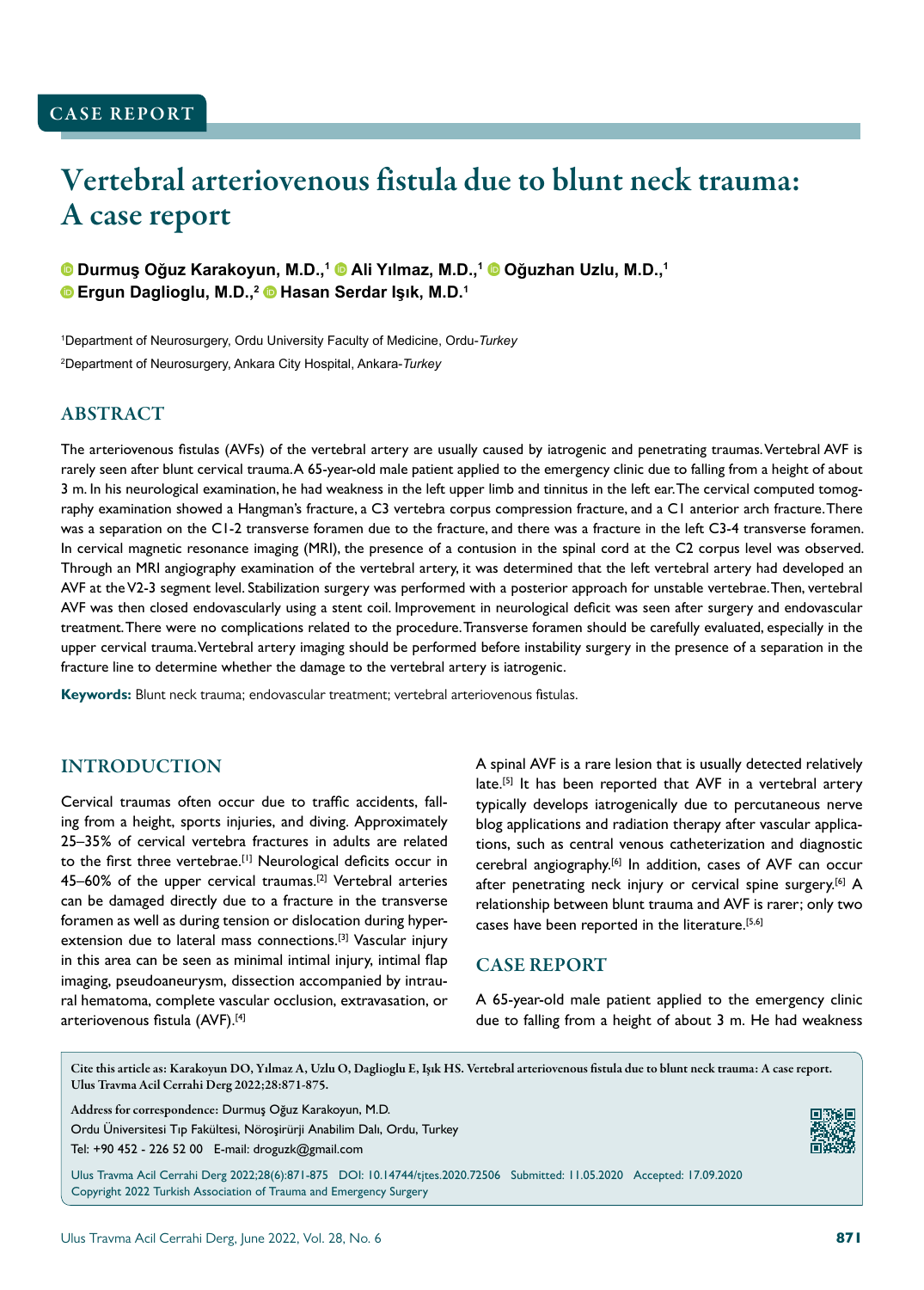in the left upper limb and tinnitus in the left ear. In his physical examination, the Glasgow coma score was 15 points, the cranial nerve examination was natural, the proximal and distal muscle group in the left upper extremity had 3/5 motor strength, and there was no motor deficit in the lower extremities.

The cervical computed tomography (CT) examination showed a Hangman's fracture (Effendi/Levin type 2a, Francis grade 3), a C3 vertebra corpus compression fracture, and a C1 anterior arch fracture. There was a separation on the C1-2 transverse foramen due to the fracture, and there was a fracture in the left C3-4 transverse foramen (Fig. 1).

In cervical magnetic resonance imaging (MRI), the presence of a contusion in the spinal cord at the C2 corpus level was observed. Through an MRI angiography examination of the vertebral artery, it was determined that the left vertebral artery had developed an AVF at the V2-3 segment level (Fig. 2).

The Hangman's fracture was considered unstable, and stabilization of the unstable spine segment was planned was the first priority. Using a posterior approach, stabilization was achieved with a bilateral C1 lateral mass, a C2 transpedicular, and a C3-4 lateral mass screw. In the early post-operative neurological examination, the GKS was 15 points, and no motor or sensory deficit differences were observed between this examination and the pre-operative examination. X-ray and cervical MRI images from the first post-operative day are shown in Figure 3.

In the early post-operative period, digital subtraction angiography (DSA) and endovascular treatment were recommended to the patient due to the AVF in the left vertebral artery, but the patient refused the treatment.

The patient was discharged without additional neurological deficits and followed up with clinically. In the post-operative one-month clinical examination, there was no increase in the



**Figure 1. (a)** Computed tomography (CT) sagittal view; anterior dislocation due to hangman's fracture and collapse in the C3 corpus. **(b)** In the coronal 3D image, C1 anterior arc fracture, pedicular dissociation in the transverse foramen. **(c)** In the coronal plan CT image, C2 vertebral fracture. **(d)** Cervical fracture. **(d)** Cervical CT axial plane; Decomposition image in C2 vertebral pedicle and transverse foramen



**Figure 2. (a)** In cervical sagittal T2 magnetic resonance imaging (MRI) examination; image of myelomalesis in the spinal cord, **(b)** vertebral artery MRI angiographic examination, black arrow; right vertebral artery, white arrow shows filling defect and arteriovenous fistulas (AVF) in the left vertebral artery, and **(c)** image of MRI angiography AVF in the coronal plane.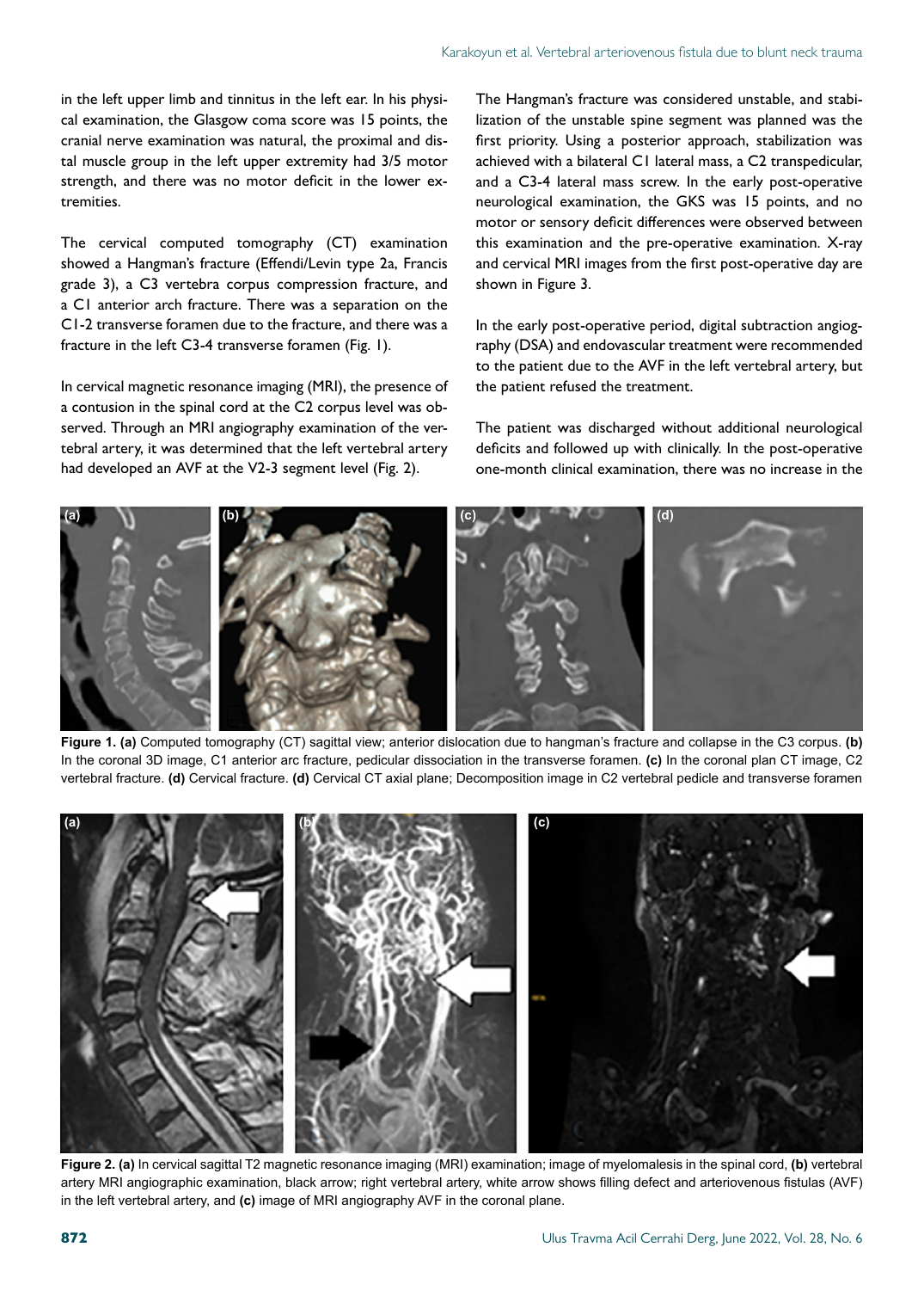

**Figure 3. (a)** X-ray image after cervical stabilization. **(b)** Status of cervical contusion at the post-operative C2 vertebra level.



**Figure 4. (a)** Magnetic resonance imaging angiography image of arteriovenous fistulas (AVF) 1 month after trauma. **(b)** Contrast-enhanced computed tomography image of AVF 1 month after trauma.

deficit in the left upper extremity. However, the complaint of tinnitus in the left ear has increased. A cervical MRI, a vertebral artery MRI angiography, and a cervical CT angiography were conducted, and an increase in the AVF size or myelomalacia was not observed in the spinal cord (Fig. 4). For this reason, endovascular treatment was recommended again, but the patient did not accept the operation, saying that the tinnitus did not bother him much.

In the post-operative 3-month control examination, it was observed that the deficit in the patient's left upper limb had partially improved (Motor strength: 3–4/5). At this time, the patient stated that his complaint of tinnitus disturbed him, and he wanted to be treated. Following confirmation of the treatment, DSA imaging was performed. The AVF on the left vertebral artery was observed during right vertebral artery imaging. Following the treatment planning, the AVF was closed by coil/stent embolization in a second endovascular session. There were no complications during or after this procedure, and the patient's complaint of tinnitus resolved. DSA images of the AVF on the left vertebral artery before and after the endovascular treatment are shown in Figures 5 and 6, respectively.



**Figure 5. (a)** Filling of arteriovenous fistulas (AVF) on the left vertebral artery in the right vertebral artery digital subtraction angiography (DSA) examination. **(b)** AVF filling in the late venous phase in DSA.



**Figure 6. (a)** Digital subtraction angiography (DSA) image of the arterial phase taken from the right vertebral artery after endovascular treatment. **(b)** Late venous phase DSA image after endovascular treatment.

## DISCUSSION

AVF in the vertebral artery usually occurs iatrogenically.<sup>[6]</sup> In AVF, a high flow shunt is formed from the artery to the vein. Thus, dilation is observed in the vein after arterialization of the vein. In general, it appears as a dural AVF, also known as a pial AVF.<sup>[7]</sup> This condition can be diagnosed in an MRI examination through the presence of edema in the spinal cortex, flow gaps, and perimedullary venous engorgement. [8] An extradural AVF is less common and usually observed in the cervical region.<sup>[7]</sup> It occurs between the branches of the vertebral artery and the paravertebral vein, the epidural venous plexus, the internal jugular vein, or the perimedullary vein.[8] In an MR examination, irregularities, dilated venous structures, and myelomalacia can be seen in the related vertebral artery trace.

The Denver criteria can be used to determine the risk of vascular injury in cases of blunt craniocervical trauma (BCT). [3] The CT examination should be evaluated in terms of vertebral artery injuries, especially in blunt cervical traumas, in which the upper cervical region is affected (C1-3 verte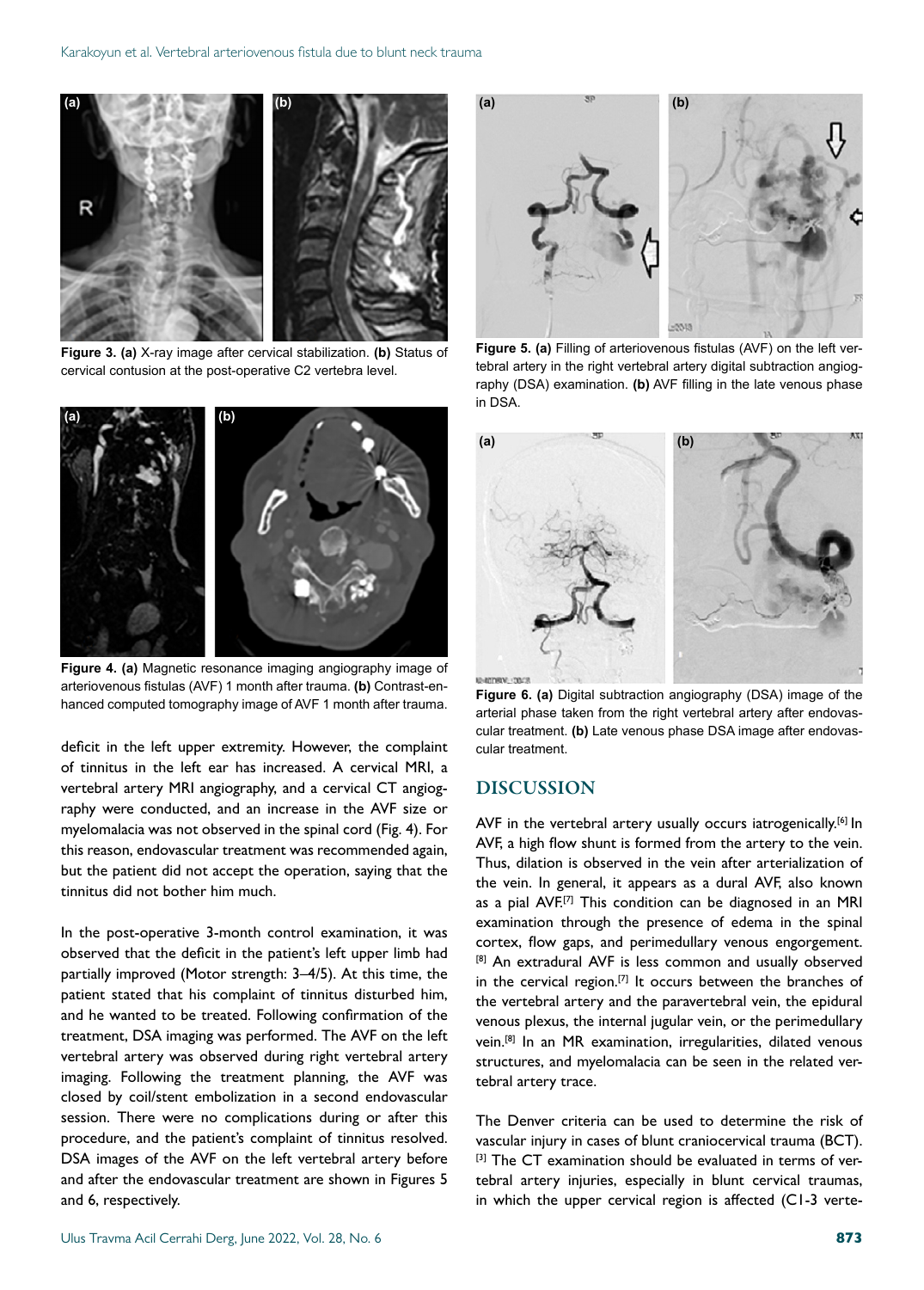brae) or in fractures that extend to the transverse vertebral foramen or cause subluxation.<sup>[3,9]</sup> Lebl et al.<sup>[10]</sup> reported that the risk of injury to the vertebral artery was higher in BCT, where the separation of the transverse foramen was more than 1 mm. In one report, a patient's vertebral artery was trapped between the broken lines after a hangman's fracture. [11] In addition, angiographic examination is recommended with facet joint dislocation with or without fracture and type three odontoid fractures in terms of vertebral artery injury.<sup>[3]</sup> Our patient had C2-3 anterior dislocation due to a hangman's fracture. At the same time, there were fractures and separation in the left transverse vertebral foramen of more than 1 mm. For these reasons, it was thought that a vertebral artery injury may accompany the upper cervical injury.

DSA is the gold standard in detecting vascular injury due to BCT.<sup>[3]</sup> DSA is an invasive test that is not available in small hospitals. Advances in CT technology have proved to be the first screening test in the diagnosis of BCTs, especially with 64-slice and higher CT scanners. One study showed 98% sensitivity and 100% specificity compared to DSA.<sup>[12]</sup> Meanwhile, since MR angiography can be applied with or without contrast, it is useful in cases, where there are contraindications to iodinated contrast matter.[3] In addition, during an MR angiography examination, imaging of the brain and the cervical region to check for ischemia and cord damage, respectively, can be done in the same session. In most vascular injuries, long TE sequences, such as T2W images, may appear as an irregularity or a loss in the normal flow gap.<sup>[4]</sup> Dietz et al.<sup>[13]</sup> suggested the use of MR angiography in patients with pulsatile tinnitus. In our case, MRI examination was planned due to the neurological deficit and tinnitus complaint. Noncontrast angiography imaging was performed in the same session. AVF was considered due to the filling defect of the left vertebral artery and the enlargement of the paravertebral veins. However, myelomalacia was observed in the spinal cord at the C2 vertebra level. After this MRI examination, it was concluded that there was AVF in the left vertebral artery at the V2-3 segment. Similar to the two previously reported cases of AVF that developed after BCT, the lesion was at the C1-2 vertebrae level.[5,6]

In general, the risk of vertebral artery injury after spinal surgery is rare.<sup>[14]</sup> Vertebral artery damage has been reported after the treatment of spinal trauma with an anterior approach.<sup>[15]</sup> Although no cases of vertebral artery injury due to facet screws applied with posterior approaches to the cervical spine have been reported, Abumi et al.<sup>[16]</sup> reported that one patient had a vertebral artery injury after transpedicular screw application. Wright et al.<sup>[17]</sup> reported: a 2.4% risk of vertebral artery injury due to C1-2 transarticular screw fixation. Although the risk of injury in the vertebral artery is low during posterior stabilization surgery, pre-operative vertebral artery integrity must be demonstrated in the upper cervical trauma, which has been shown to be affected by transverse foramen.

Induced venous hypertension and venous stealing due to AVF affect other neighboring structures. Root damage and myelopathy develop due to arterial blood reflux to the spinal pial veins or clogged epidural vein compression.<sup>[18]</sup> It cannot be precisely said whether the cause of the myelomalacia observed in our patient was a post-traumatic contusion or an epidural venous compression.

Clinical symptoms of AVF are associated with the rate of blood flow in the shunt, the venous drainage pattern, and the chronicity of the mechanical compression.<sup>[18]</sup> Murmur, heart failure, cervical radiculopathy, and tinnitus can be seen in the iatrogenic AVF clinic.<sup>[19]</sup> Our case was admitted with complaints of monoparesis of the left arm and tinnitus after falling from a height.

In non-penetrating vertebral AVFs, serial angiographic followups can be performed in asymptomatic low-flow AVF patients.<sup>[19]</sup> Symptomatic high-flow AVF patients with intracranial hypertension and atrial stealing require occlusion with endovascular therapy after angiographic diagnosis.<sup>[19]</sup> Excision of the fistula by trapping the proximal and distal ends can be performed surgically.<sup>[19]</sup> However, in open surgery, difficulties in the exploration of vascular structures may complicate the suturing of the vessel due to an acute post-traumatic inflammatory response and crumbling of the vascular wall. In addition, the fistula canal itself can be hidden by dilated neighboring veins, making open surgery difficult. For these reasons, it has been reported that the morbidity and mortality rates in open surgery are high.<sup>[19]</sup> In two previously reported cases, the AVFs were closed endovascularly in the early period after trauma.[5,6] In our case, the cervical instability that was primarily due to trauma was treated, and the fistula repair was performed three months after obtaining endovascular treatment consent. No screw malposition was observed in the post-operative imaging. During this period, the patient had no neurological deterioration but an increase in the tinnitus complaint.

After performing the diagnostic DSA procedure, the fistula repair was performed endovascularly using a stent and a coil in different sessions. After the procedure, the patient's tinnitus complaint improved, and there were no complications related to the procedure.

## Conclusion

Vertebral AVF after blunt neck trauma is an extremely rare condition. Transverse foramen should be carefully evaluated, especially in the upper cervical trauma. Vertebral artery imaging should be performed before instability surgery in the presence of a separation in the fracture line to determine whether the damage to the vertebral artery is iatrogenic.

**Informed Consent:** Written informed consent was obtained from the patient for the publication of the case report and the accompanying images.